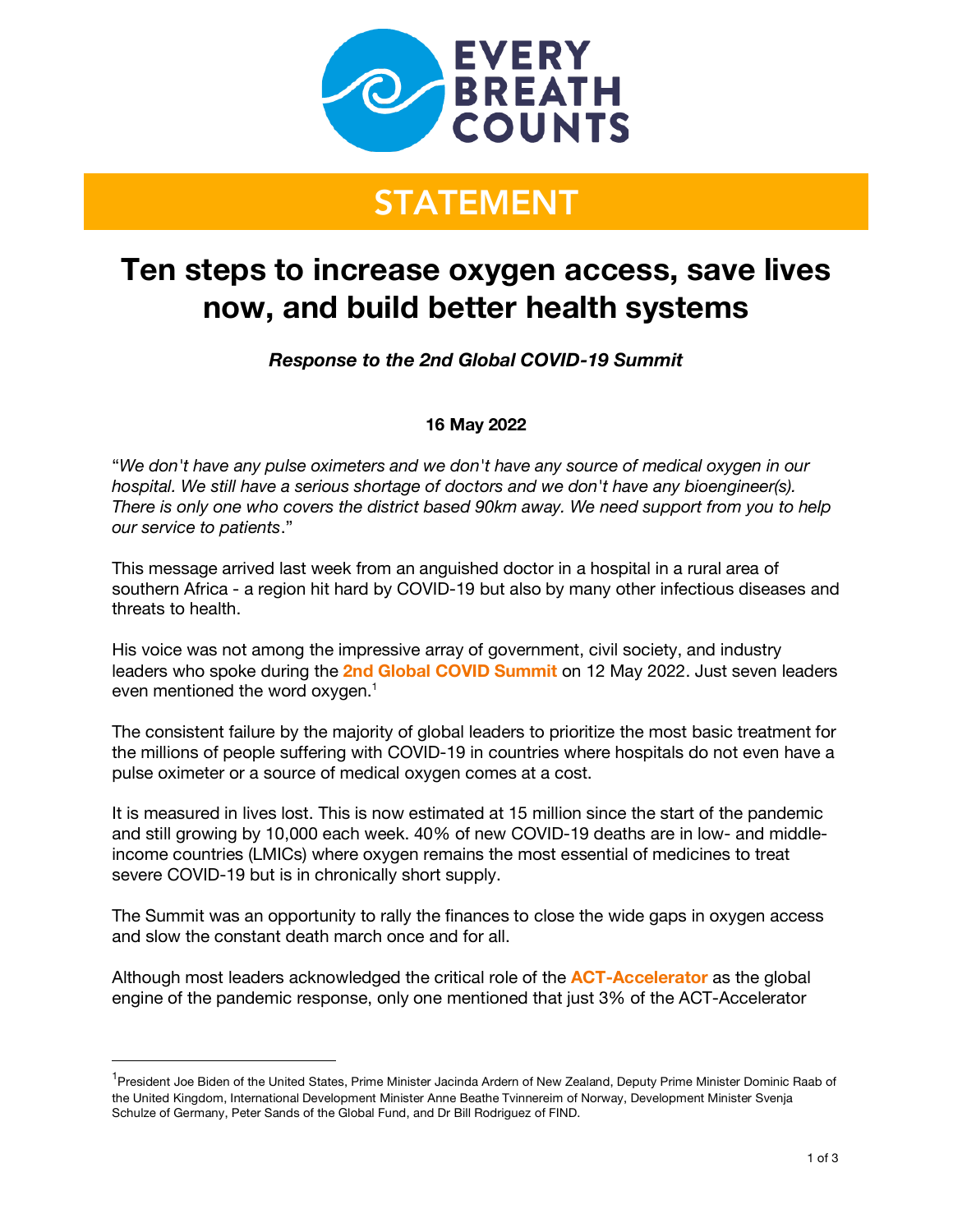therapeutics pillar budget had been funded, and that \$US1 billion was still needed to help countries avert further oxygen shortages.<sup>2</sup>

Nobody wants to see a return to the oxygen crises of recent years – with patients lying in the parking lots of hospitals, on the backseats of cars or in their beds at home, waiting for loved ones to return with oxygen.

#### *But how to mobilize the significant resources needed to close oxygen access gaps?*

Although just three of the 92 **Summit Commitments** specifically mention oxygen, there are many that announced new investments to improve access to COVID-19 treatments and strengthen health systems.

If this group of commitment-makers ensured that a proportion of their investments were allocated to closing medical oxygen gaps, it would be possible to mobilize the \$US1 billion the ACT-Accelerator needs to help vulnerable countries avert further oxygen shortages and strengthen their health systems.

If the following governments and private philanthropies joined forces \$US1 billion could be mobilized to increase oxygen access, save lives now, and build better health systems.

Accordingly, Every Breath Counts calls on:

- 1. **United States** to secure \$US400 million for oxygen support, including \$US300 million to enable **The Global Fund** to deliver on its new objective to strengthen LMIC health systems to prepare and respond to future pandemics and \$US100 million to **USAID** as outlined in **recent testimony** to the US Congress.
- 2. **European Commission** to direct \$US200 million of the new funds announced for the ACT-Accelerator diagnostic, therapeutic, and health systems pillars to the **ACT-A Oxygen Emergency Taskforce;**
- 3. **World Bank** to dedicate \$US100 million for oxygen support as part of the new **Global Health Security Financial Intermediary Fund**;
- 4. **Germany** to ensure that \$US50 million of the \$US200 million announced for the ACT-Accelerator diagnostic and therapeutics pillars is invested via **the ACT-A Oxygen Emergency Taskforce;**
- 5. **Canada** to deliver on its promise of supporting the health of women, children, and adolescents by investing \$US50 million of the new \$US732 million announced to members of the **ACT-A Oxygen Emergency Taskforce** with mandates to support women and children's health;

<sup>&</sup>lt;sup>2</sup> International Development Minister Anne Tvinnereim of Norway.